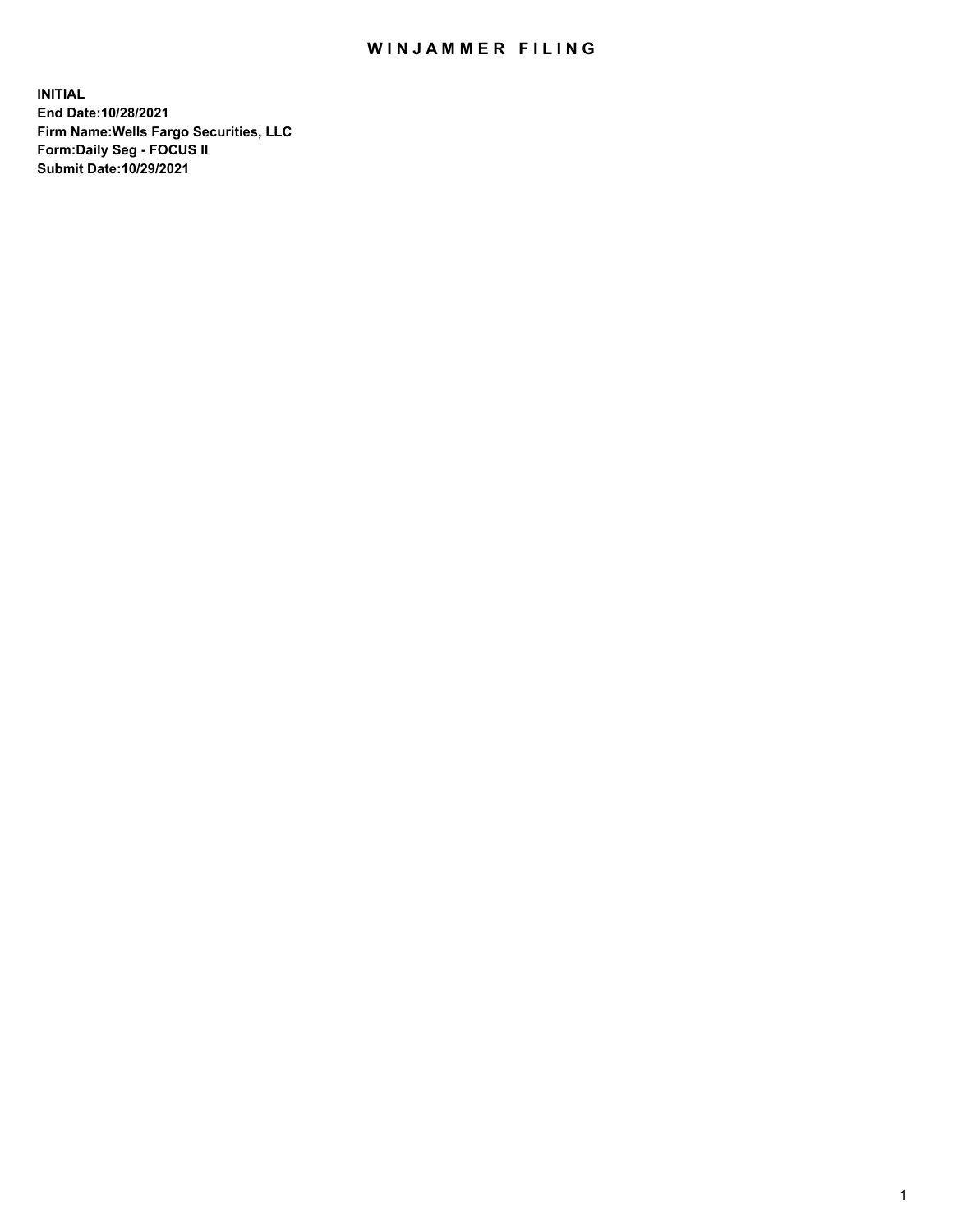**INITIAL End Date:10/28/2021 Firm Name:Wells Fargo Securities, LLC Form:Daily Seg - FOCUS II Submit Date:10/29/2021 Daily Segregation - Cover Page**

| Name of Company                                                                                                                                                                                                                                                                                                               | <b>Wells Fargo Securities LLC</b>                          |
|-------------------------------------------------------------------------------------------------------------------------------------------------------------------------------------------------------------------------------------------------------------------------------------------------------------------------------|------------------------------------------------------------|
| <b>Contact Name</b>                                                                                                                                                                                                                                                                                                           | <b>James Gnall</b>                                         |
| <b>Contact Phone Number</b>                                                                                                                                                                                                                                                                                                   | 917-699-6822                                               |
| <b>Contact Email Address</b>                                                                                                                                                                                                                                                                                                  | james.w.gnall@wellsfargo.com                               |
| FCM's Customer Segregated Funds Residual Interest Target (choose one):<br>a. Minimum dollar amount: ; or<br>b. Minimum percentage of customer segregated funds required:% ; or<br>c. Dollar amount range between: and; or<br>d. Percentage range of customer segregated funds required between:% and%.                        | 125,000,000<br><u>0</u><br>0 <sub>0</sub><br>00            |
| FCM's Customer Secured Amount Funds Residual Interest Target (choose one):<br>a. Minimum dollar amount: ; or<br>b. Minimum percentage of customer secured funds required:%; or<br>c. Dollar amount range between: and; or<br>d. Percentage range of customer secured funds required between: % and %.                         | 35,000,000<br><u>0</u><br>0 <sub>0</sub><br>0 <sub>0</sub> |
| FCM's Cleared Swaps Customer Collateral Residual Interest Target (choose one):<br>a. Minimum dollar amount: ; or<br>b. Minimum percentage of cleared swaps customer collateral required:%; or<br>c. Dollar amount range between: and; or<br>d. Percentage range of cleared swaps customer collateral required between:% and%. | 360,000,000<br><u>0</u><br>00<br>00                        |

Attach supporting documents CH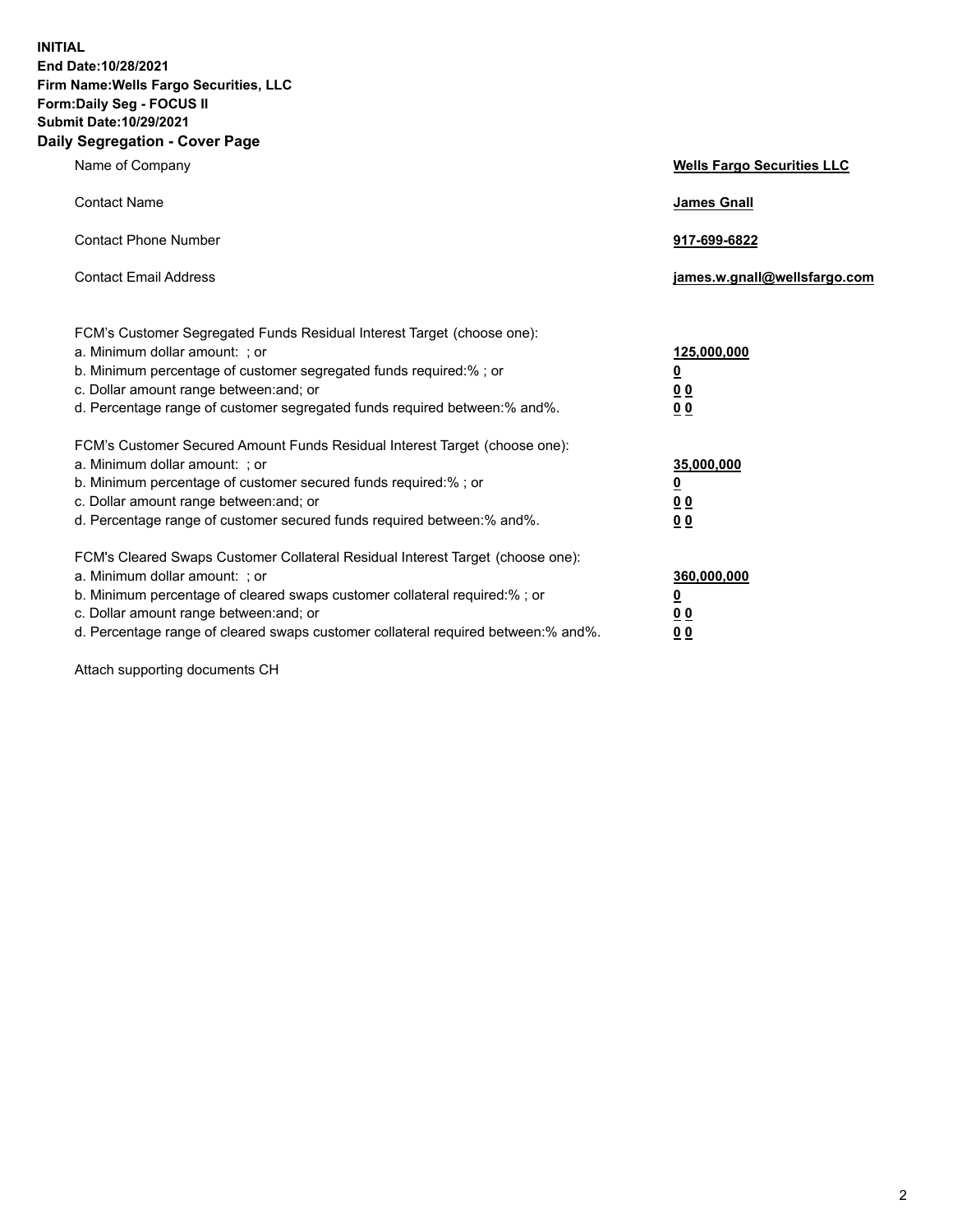**INITIAL End Date:10/28/2021 Firm Name:Wells Fargo Securities, LLC Form:Daily Seg - FOCUS II Submit Date:10/29/2021**

## **Daily Segregation - Secured Amounts**

|     | Foreign Futures and Foreign Options Secured Amounts                                         |                                    |
|-----|---------------------------------------------------------------------------------------------|------------------------------------|
|     | Amount required to be set aside pursuant to law, rule or regulation of a foreign            | $0$ [7305]                         |
|     | government or a rule of a self-regulatory organization authorized thereunder                |                                    |
| 1.  | Net ledger balance - Foreign Futures and Foreign Option Trading - All Customers             |                                    |
|     | A. Cash                                                                                     | 235,171,085 [7315]                 |
|     | B. Securities (at market)                                                                   | 207,539,208 [7317]                 |
| 2.  | Net unrealized profit (loss) in open futures contracts traded on a foreign board of trade   | 121,573,037 [7325]                 |
| 3.  | Exchange traded options                                                                     |                                    |
|     | a. Market value of open option contracts purchased on a foreign board of trade              | 1,913,758 [7335]                   |
|     | b. Market value of open contracts granted (sold) on a foreign board of trade                | -596,300 [7337]                    |
| 4.  | Net equity (deficit) (add lines 1. 2. and 3.)                                               | 565,600,788 [7345]                 |
| 5.  | Account liquidating to a deficit and account with a debit balances - gross amount           | 15,681,855 [7351]                  |
|     | Less: amount offset by customer owned securities                                            | -15,679,938 [7352] 1,917 [7354]    |
| 6.  | Amount required to be set aside as the secured amount - Net Liquidating Equity              | 565,602,705 [7355]                 |
|     | Method (add lines 4 and 5)                                                                  |                                    |
| 7.  | Greater of amount required to be set aside pursuant to foreign jurisdiction (above) or line | 565,602,705 [7360]                 |
|     | 6.                                                                                          |                                    |
|     | FUNDS DEPOSITED IN SEPARATE REGULATION 30.7 ACCOUNTS                                        |                                    |
| 1.  | Cash in banks                                                                               |                                    |
|     | A. Banks located in the United States                                                       | 76,088,001 [7500]                  |
|     | B. Other banks qualified under Regulation 30.7                                              | 118,951,607 [7520] 195,039,608     |
|     |                                                                                             | [7530]                             |
| 2.  | <b>Securities</b>                                                                           |                                    |
|     | A. In safekeeping with banks located in the United States                                   | 134,970,232 [7540]                 |
|     | B. In safekeeping with other banks qualified under Regulation 30.7                          | 0 [7560] 134,970,232 [7570]        |
| 3.  | Equities with registered futures commission merchants                                       |                                    |
|     | A. Cash                                                                                     | -28,856,982 [7580]                 |
|     | <b>B.</b> Securities                                                                        | 92,580,053 [7590]                  |
|     | C. Unrealized gain (loss) on open futures contracts                                         | 65,592,221 [7600]                  |
|     | D. Value of long option contracts                                                           | 1,913,758 [7610]                   |
|     | E. Value of short option contracts                                                          | -596,300 [7615] 130,632,750 [7620] |
| 4.  | Amounts held by clearing organizations of foreign boards of trade                           |                                    |
|     | A. Cash                                                                                     | $0$ [7640]                         |
|     | <b>B.</b> Securities                                                                        | $0$ [7650]                         |
|     | C. Amount due to (from) clearing organization - daily variation                             | $0$ [7660]                         |
|     | D. Value of long option contracts                                                           | $0$ [7670]                         |
|     | E. Value of short option contracts                                                          | 0 [7675] 0 [7680]                  |
| 5.  | Amounts held by members of foreign boards of trade                                          |                                    |
|     | A. Cash                                                                                     | 47,798,265 [7700]                  |
|     | <b>B.</b> Securities                                                                        | 200,095,297 [7710]                 |
|     | C. Unrealized gain (loss) on open futures contracts                                         | 33,755,843 [7720]                  |
|     | D. Value of long option contracts                                                           | $0$ [7730]                         |
|     | E. Value of short option contracts                                                          | 0 [7735] 186,052,875 [7740]        |
| 6.  | Amounts with other depositories designated by a foreign board of trade                      | $0$ [7760]                         |
| 7.  | Segregated funds on hand                                                                    | $0$ [7765]                         |
| 8.  | Total funds in separate section 30.7 accounts                                               | 646,695,465 [7770]                 |
| 9.  | Excess (deficiency) Set Aside for Secured Amount (subtract line 7 Secured Statement         | 81,092,760 [7380]                  |
|     | Page 1 from Line 8)                                                                         |                                    |
| 10. | Management Target Amount for Excess funds in separate section 30.7 accounts                 | 35,000,000 [7780]                  |

11. Excess (deficiency) funds in separate 30.7 accounts over (under) Management Target 46,092,760 [7785]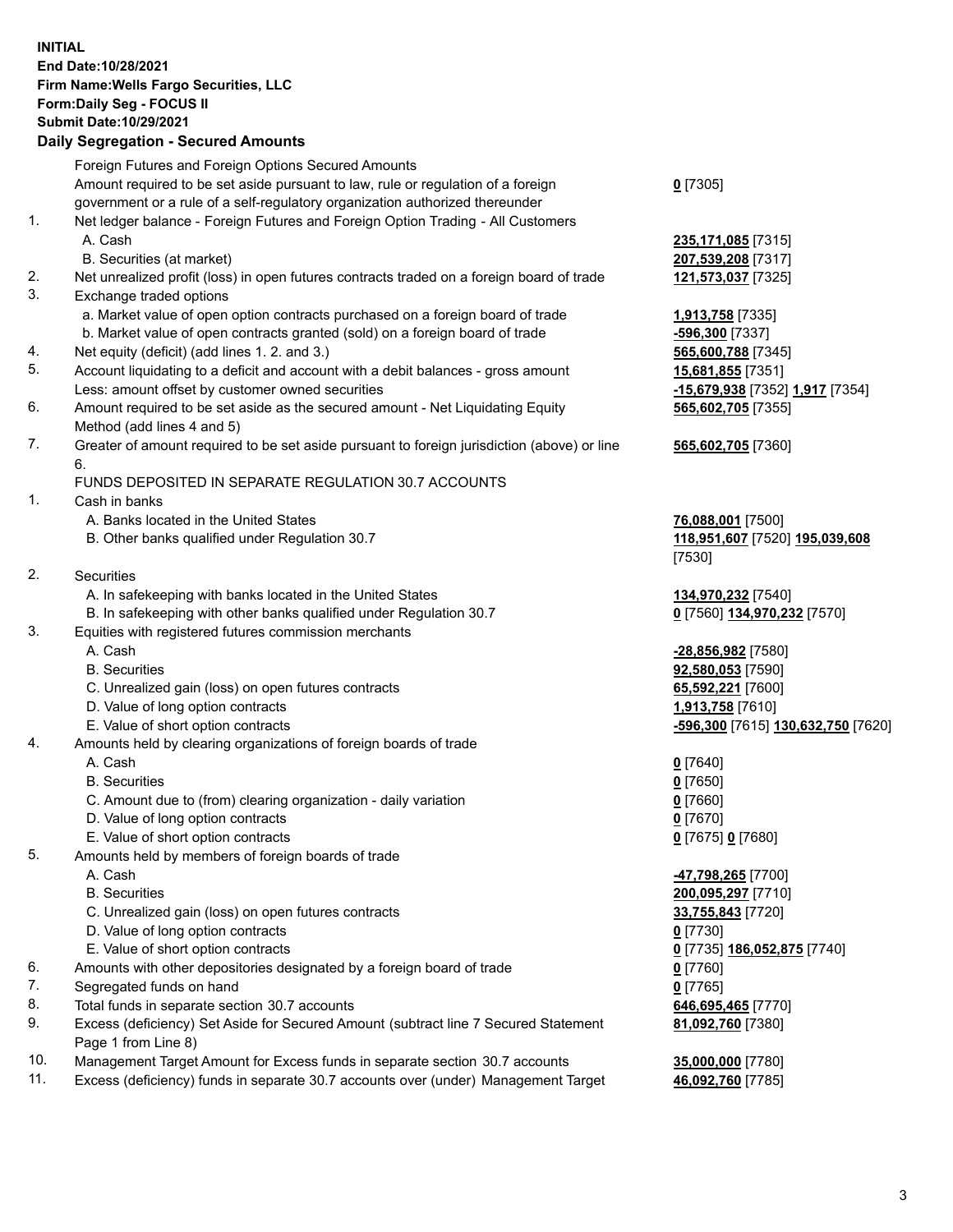**INITIAL End Date:10/28/2021 Firm Name:Wells Fargo Securities, LLC Form:Daily Seg - FOCUS II Submit Date:10/29/2021 Daily Segregation - Segregation Statement** SEGREGATION REQUIREMENTS(Section 4d(2) of the CEAct) 1. Net ledger balance A. Cash **4,001,400,870** [7010] B. Securities (at market) **1,735,848,846** [7020] 2. Net unrealized profit (loss) in open futures contracts traded on a contract market **-525,248,399** [7030] 3. Exchange traded options A. Add market value of open option contracts purchased on a contract market **2,188,648,677** [7032] B. Deduct market value of open option contracts granted (sold) on a contract market **-2,188,071,537** [7033] 4. Net equity (deficit) (add lines 1, 2 and 3) **5,212,578,457** [7040] 5. Accounts liquidating to a deficit and accounts with debit balances - gross amount **146,491,977** [7045] Less: amount offset by customer securities **-146,273,135** [7047] **218,842** [7050] 6. Amount required to be segregated (add lines 4 and 5) **5,212,797,299** [7060] FUNDS IN SEGREGATED ACCOUNTS 7. Deposited in segregated funds bank accounts A. Cash **164,619,052** [7070] B. Securities representing investments of customers' funds (at market) **680,296,122** [7080] C. Securities held for particular customers or option customers in lieu of cash (at market) **94,038,408** [7090] 8. Margins on deposit with derivatives clearing organizations of contract markets A. Cash **2,845,586,308** [7100] B. Securities representing investments of customers' funds (at market) **299,301,778** [7110] C. Securities held for particular customers or option customers in lieu of cash (at market) **1,641,810,438** [7120] 9. Net settlement from (to) derivatives clearing organizations of contract markets **-37,211,242** [7130] 10. Exchange traded options A. Value of open long option contracts **2,188,648,677** [7132] B. Value of open short option contracts **-2,188,071,537** [7133] 11. Net equities with other FCMs A. Net liquidating equity **0** [7140] B. Securities representing investments of customers' funds (at market) **0** [7160] C. Securities held for particular customers or option customers in lieu of cash (at market) **0** [7170]

- 12. Segregated funds on hand **0** [7150]
- 13. Total amount in segregation (add lines 7 through 12) **5,689,018,004** [7180]
- 14. Excess (deficiency) funds in segregation (subtract line 6 from line 13) **476,220,705** [7190]
- 15. Management Target Amount for Excess funds in segregation **125,000,000** [7194]
- 16. Excess (deficiency) funds in segregation over (under) Management Target Amount Excess

**351,220,705** [7198]